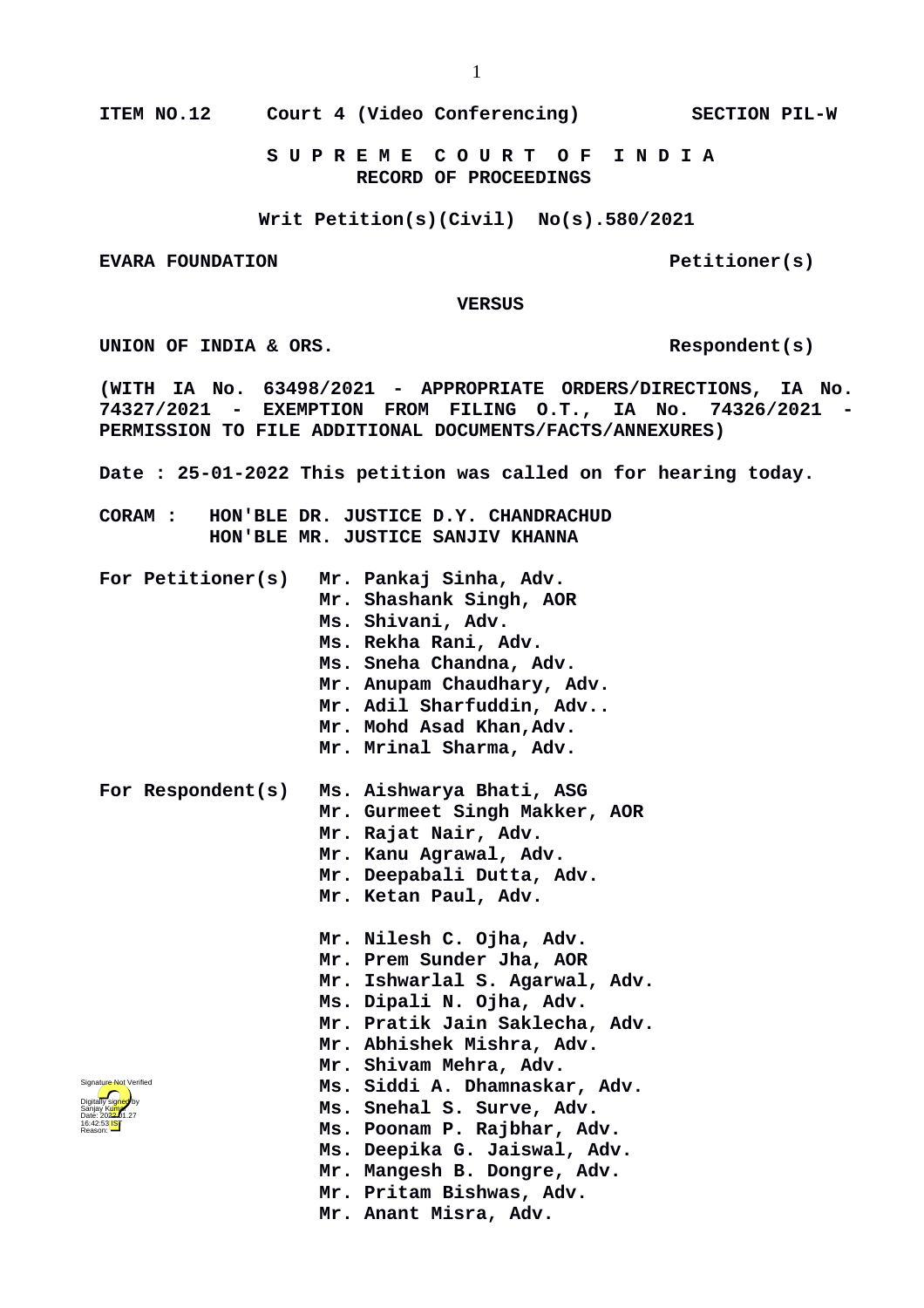## **UPON hearing the counsel the Court made the following O R D E R**

- 1 Pursuant to the order of this Court issuing notice, a preliminary affidavit was initially filed by the Union of India. This has been followed by a more comprehensive affidavit dated 13 January 2022.
- 2 During the course of the hearing, Mr Pankaj Sinha, counsel appearing on behalf of the petitioner, highlighted certain concerns: **Firstly**, it has been submitted that the affidavit of the Union of India indicates that only 23,678 disabled persons have been vaccinated which is indicative of the low rate of vaccination for the disabled. **Secondly**, it has been submitted that the persons attending to helplines, such as 1075 and 104, do not give a proper response. The persons who answer the call are either unaware of the provision for home vaccination. In some cases, the telephone number is stated to be invalid. **Thirdly**, it has been submitted that the Co-Win software should have been certified for accessibility by domain experts.
- 3 Responding to the above suggestions, Ms Aishwarya Bhati, Additional Solicitor General, submits that the figure of 23,678 persons reflected in the affidavit of the Union of India comprises of those persons who utilized their unique identity disability cards for the purpose of availing of vaccination. The Additional Solicitor General submitted that nine IDs are acceptable for the purpose of vaccination of which a disability card is one and, hence, the figure of 23,678 persons does not take into account those disabled persons who may have used an alternate form of identity. Apart from the above submission, it has been urged on behalf of the Union of India that provisions have been made for Nearto-Home Vaccination Centres; and, since November 2021, the Union of India has launched the "Har Ghar Dastak Abhiyan" to ensure 100% coverage of eligible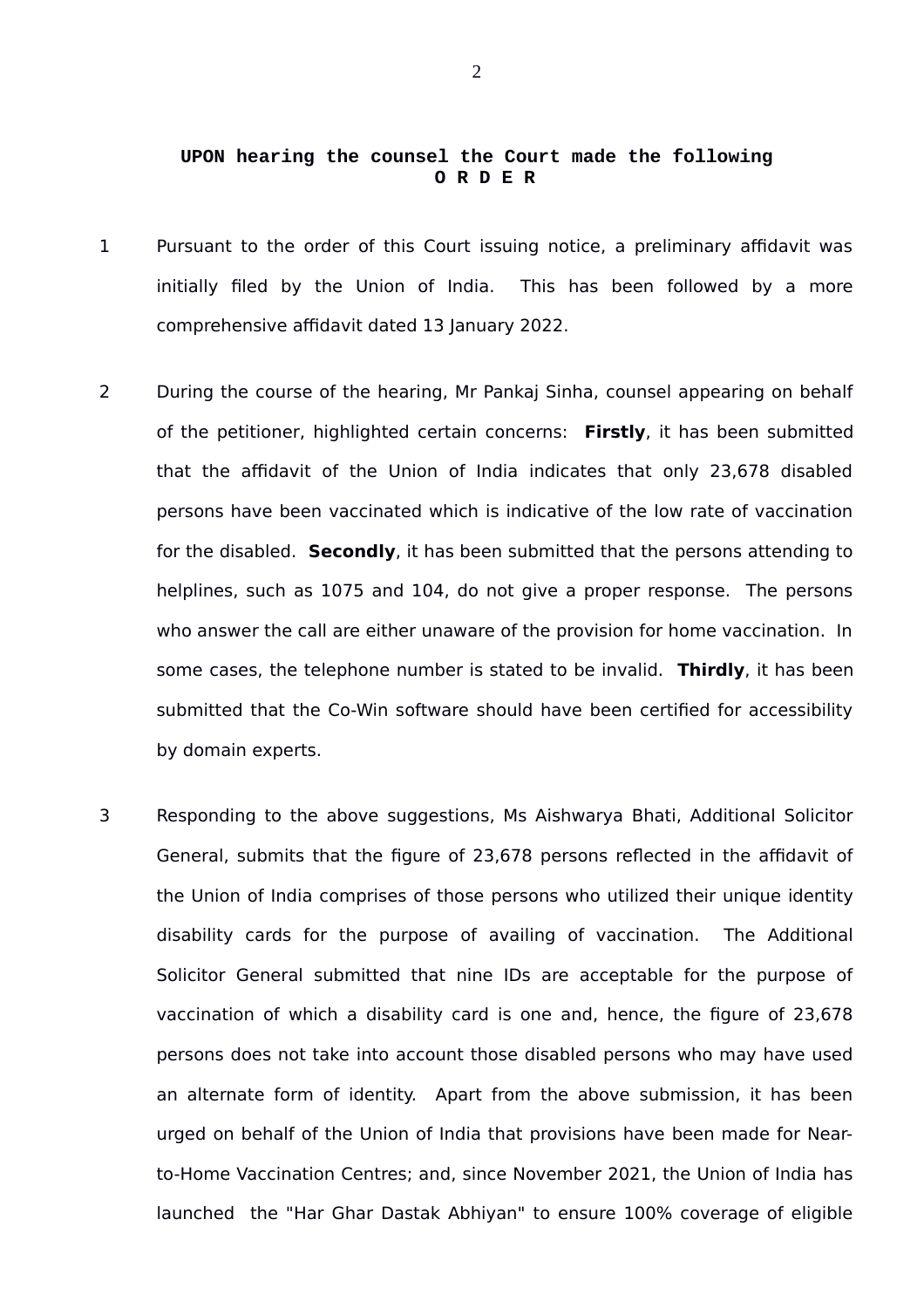beneficiaries with the first dose and vaccination of due beneficiaries with the second dose of vaccines. Moreover, it has been submitted that with the provision for walk in registration in place, registration on the Co-Win portal has become of subsidiary importance. Finally, it has been submitted that the staff at the call centres and helplines were expected to be duly trained by the State Governments so as to facilitate proper responses to queries.

- 4 The issue which has been raised by the petitioner is not adversarial since it emphasises the need for augmenting the support facilities which ensure that access to vaccination for the disabled is made available on a seamless basis without inconvenience and, preferably, at their door steps.
- 5 During the course of the hearing, individual suggestions have come up before the Court at the behest of the counsel. Instead of accepting the ad hoc suggestions made during the course of the hearing, it would be appropriate to devise a framework with the engagement of the Ministry of Social Justice and Empowerment, particularly the Department of Empowerment of Persons with Disability. The Ministry should invite suggestions and responses from all stake holders and domain experts in the area of disability so that a comprehensive response in regard to the existing facilities and proposals for further upgradation can be formulated. The Ministry shall carry out this exercise within a period of three weeks and then place comprehensive proposals before the Ministry of Health and Family Welfare. The Secretary in the Ministry of Health and Family Welfare shall take a considered view of the proposals which are formulated by the Ministry of Social Justice and Empowerment and take a decision on whether any modification or changes are required to make the existing framework of vaccination for the disabled more effective. The setting up of this framework is not a reflection on the nature of the work which has already been carried out, but is intended to further bolster the efforts for providing seamless access to the